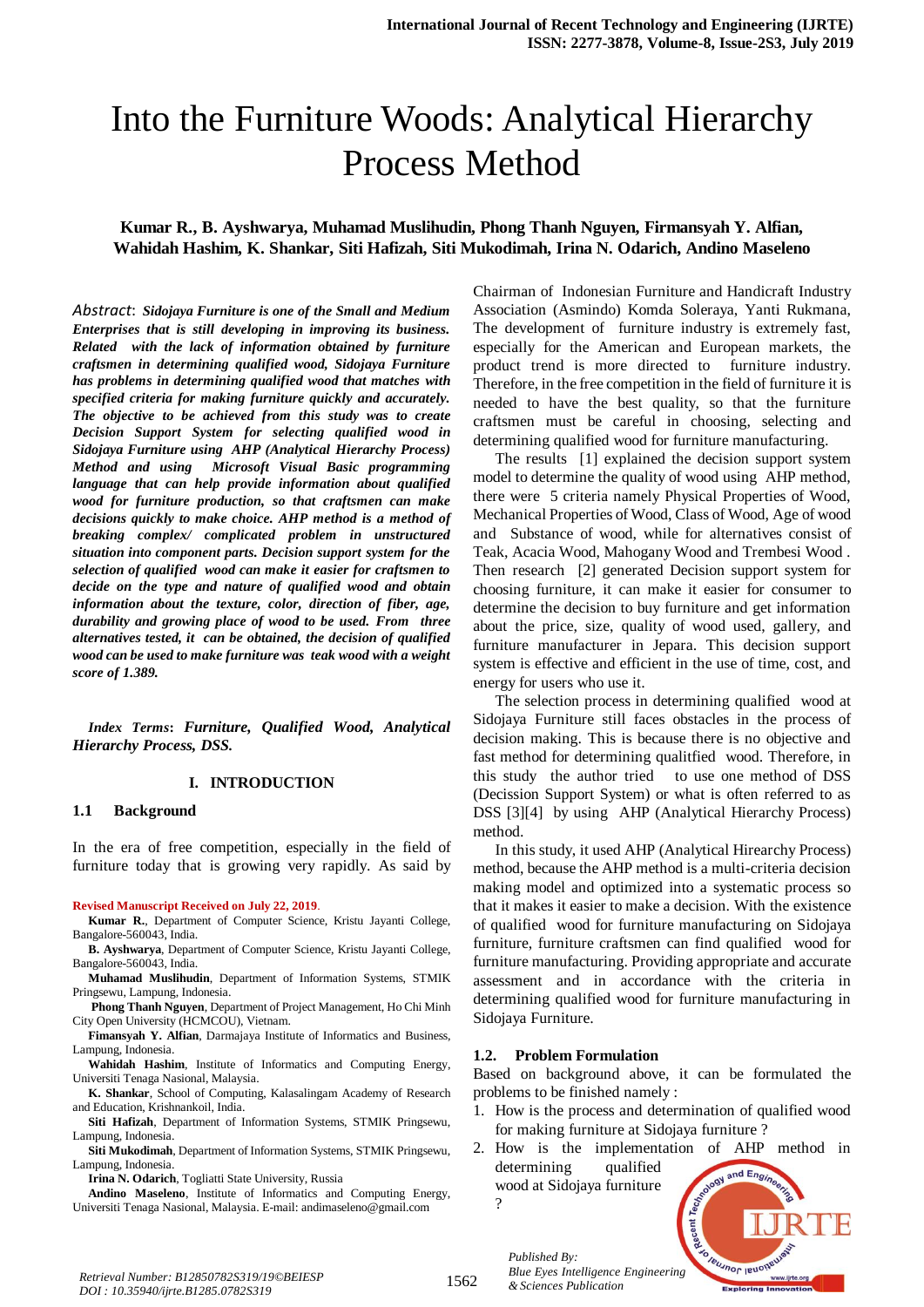3. How to design and develop decision support system in qualified wood determination at Sidojaya Furniture ?

## **1.3. Objectives and Benefit of Research**

The objectives of this research were :

- 1. To know process and regulation in qualified wood determination to make furniture at Sidojaya furniture.
- 2. To know the implementation of Analytical Hierarchy Process method to determine qualified wood to produce furniture at Sidojaya furniture.
- 3. To know, design and develop decision support system in determining qualified wood to produce furniture at Sidojaya furniture.
- 4. By the existance of qualified wood determination to produce furniture at Sidojay furniture for every craftsmen can know qualified wood to make furniture.
- 5. Give right and accurate assesment and in accordance with criteria in determining qualified wood in producing furniture.

#### **II. THEORETICAL BASE**

#### **2.1. Analytical Hierarchy Process Method**

AHP method [5], [6] is one model for decision making that can help human thinking. Basically AHP is a method that breaks down a complex and unstructured problem into groups, arranges these groups into a hierarchical arrangement, incorporate numerical score instead of human perceptions in carrying out relative comparisons, and finally with a synthesis determined which elements have highest priority. The AHP method uses the perception of people who are favored by Pexpertse, that is, people who really understand the problems raised, feel the consequences of a problem, or who have an interest in the problem[7].

#### **2.2. Decision Support System Charateristics**

DSS, according to connotative review, it is a system aimed at higher levels of management, with emphasis on the following characteristics [8], [9] :

a. Focusing on decisions, aimed at top manager and decision maker.

b. Emphasize flexibility, adaptability and fast response.

c. Able to support various decision-making styles and individual managers.

## **2.3. Procedure in using the Analytical Hirearchy Process Method (AHP)**

The procedure in using the AHP method consists of several stages, namely [10][11][12], [13]:

1. Arrange the hierarchy of the problem faced by hierarchical preparation, namely by determining the objectives which are the overall target of the system at the top level. The next level consists of criteria to assess or to consider alternatives and determine alternatives. Each criterion can has sub-criteria below it and each criterion can have the score of each intensity.

2. Determine element priorities with following steps :

a. Make paired comparison. The first step in determining element priority is to make a paired comparison, which is to compare elements in pairs according to the criteria given. For pairwise comparisons, a matrix form is used. The matrix is simple, strong in position that offers a framework for checking

consistency, obtaining additional information by making all possible comparisons and analyzing overall sensitivity priority to change considerations. To start the pairwise comparison process, it starts from the top level of the hierarchy to choose criteria, for example C, then from the level below the elements to be compared are taken, for example A1, A2, A3, A4, A5, then the arrangement of elements in a matrix like Table 1.

|  | Table 1. Paired comparison matrix |  |
|--|-----------------------------------|--|
|  |                                   |  |

| $\mathbf C$ | $\mathbf{A1}$ | A2 | A3 |
|-------------|---------------|----|----|
| ${\bf A1}$  |               |    |    |
| A2          |               |    |    |
| A3          |               |    |    |

a. Filling a paired comparison matrix To fill in a paired comparison matrix, it uses numbers to represent the relative importance of one element to the other in question in the form of a scale from 1 to 9. This scale defines and explains score from 1 to 9 for consideration in the pairwise comparison of elements in each level of hierarchy towards a higher level criteria. If an element is in a matrix and compared to itself, it is given a score of 1. If i is compared with j it gets a certain score, then j compared with i is the reverse. In table 2 provides a definition and explanation of the quantitative scale from 1 to 9 to assess the importance of an element with other elements.

|  | Table 2. Quantitative scale in decision support system |  |  |  |  |
|--|--------------------------------------------------------|--|--|--|--|
|--|--------------------------------------------------------|--|--|--|--|

| <b>Interest</b>  | <b>Definition</b> | <b>Explanation</b>           |
|------------------|-------------------|------------------------------|
| <b>Importanc</b> |                   |                              |
| e                |                   |                              |
| 1                | Both elements are | Both elements have same      |
|                  | important         | influence to purpose         |
| 3                | One element is a  | Experience and               |
|                  | little bit more   | assesment are a little bit   |
|                  | important than    | supporting an element        |
|                  | another element   | than another element.        |
| 5                | One element is    | Experience and               |
|                  | more important    | assesment are very           |
|                  | than another      | stroing in supporting an     |
|                  | element           | element than another         |
|                  |                   | element.                     |
| 7                | One element is    | One strong element is        |
|                  | clerly more       | supported and dominant       |
|                  | absolute than     | seen in practice             |
|                  | other elements    |                              |
| 9                | One absolute      | Evidence that supports       |
|                  | element is more   | one element to another       |
|                  | important than    | element has highest          |
|                  | another element   | affirmation that             |
|                  |                   | strenghten.                  |
| 2,4,6,8          | Scores between    | This score is given if there |
|                  | two near          | are two compromises          |
|                  | considerations    | between two choices          |

The opposite: if activity i gets one number compared to activity j, then it has the opposite score compared.



*Published By:*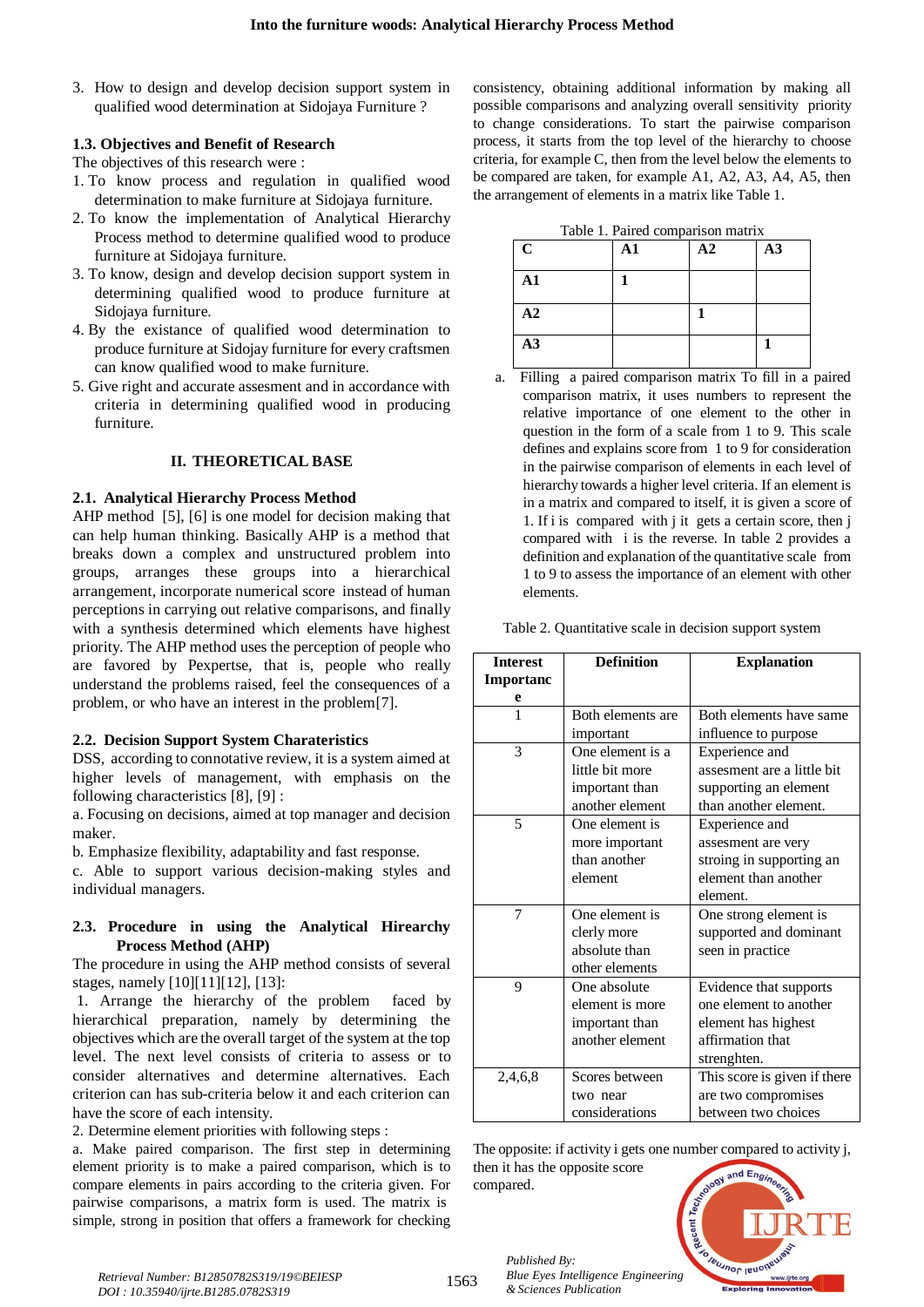b. Synthesis Consideration for pairwise comparisons is synthesized to obtain overall priorities with the following steps [14] [15][16]:

- Add scores from each column in matrix
- Divide each score from column with relevant total column to obtain matrix normalization.
- Add scores from each matrix and divide with the number of elements to obtain average score.
- Measuring consistency. In decision maker, it is important to know how well consistency exists, because we do not want decision based on considerations with low consistency. Because with low consistency, consideration will appear as something random and inaccurate. Consistency is important to get valid results in the real world. AHP measures consistency considerations with consistency ratios. Consistency values ratios must be less than 5% for 3x3 matrices, 9% for 4x4 and 10% matrices for larger matrices. If more than the ratio of the boundary, then the value of the matrix comparison is done again. The steps to calculate the consistency ratio score are:
	- i. Multiply score of first column with first priority relative element, score of second column with second priority relative element and so on.
	- ii. Add every row
	- iii. The results of row addition are divided with related relative priority element.
	- iv. Divide the results above with existing element, the results are called eigen value (λmax).
	- v. Calculate consistency index with formula :  $CI = (\lambda max-n)/n$ Where CI : *Consistency Index* λmax : Eigen Value

n : The number of elements

vi. Calculate consistency ratio (CR) with formula : CR=CI/RC Where : CR : *Consistency ratio* CI : *Consistency Index* RC : *Random Consistency*

Random matrix with rating scales from 1 to 9 along with the inverse as random consistency (RC). Based on current calculations using 500 samples, if the consideration is to choose randomly from a scale of 1/9, 1/8, ..., 1, 2, ..., 9, the average consistency for different matrices will be obtained as in Table 3.

| Table 3. Average consistency score |                                |  |  |  |  |  |
|------------------------------------|--------------------------------|--|--|--|--|--|
| Matrix Size (n)                    | <b>Random Consistency (IR)</b> |  |  |  |  |  |
| 1                                  | 0,00                           |  |  |  |  |  |
| $\overline{2}$                     | 0,00                           |  |  |  |  |  |
| 3                                  | 0,58                           |  |  |  |  |  |
| 4                                  | 0,90                           |  |  |  |  |  |
| 5                                  | 1,12                           |  |  |  |  |  |
| 6                                  | 1,24                           |  |  |  |  |  |
| 7                                  | 1,32                           |  |  |  |  |  |
| 8                                  | 1,41                           |  |  |  |  |  |

| 9  | 1,45 |
|----|------|
| 10 | 1,49 |
| 11 | 1,51 |
| 12 | 1,48 |
| 13 | 1,56 |
| 14 | 1,57 |
| 15 | 1,59 |

## **2.4. Microsoft Visual Basic**

Visual Basic [17] is derived from the BASIC programming language and offers rapid development of graphical computer software. Some script languages such as Visual Basic for Application (VBA) and Visual Basic Scripting Edition (VBScript), are similar to Visual Basic, but they work differently. Programmers can build applications using components provided by Microsoft Visual Basic. Programs written in Visual Basic also use the Windows API, but require additional external function declarations. Visual Basic is built to create a simple scripting language for graphical user interfaces that are developed in Microsoft Windows operating systems. [18].

## **III. RESEARCH METHOD**

## **3.1. Data Analysis**

The purpose of system analysis in the development of decision support system application is to get all the needs of users and systems, which includes inputs and outputs that must be provided by the system, as well as information needed by users. The process will be an input for the overall system design process for determining qualified wood for furniture manufacturing. Sidojaya Furniture UKM owner does not have certain standards in determining qualified wood for furniture manufacturing. The Sidojaya furniture UKM owner assigned score and weights for each criterion. The score and weights stated in the order of priority criteria. The system only provided the results information in the form of the sequential data criteria then the HR team with the help of an application program determine the qualified wood. To help furniture craftsmen determine qualified wood for furniture manufacturing using the Analytical Hirearchy Process Method.

## **3.2. Data Input Process**

The process of input data was divided into several parts and all data input were carried out by the owner of Sidojaya Furniture who had a user name and password in accordance with the access right. The inputted data among others :

- 1. Texture data input
- 2. Color data input
- 3. Fiber direction data
- 4. Age data input Change
- formed matrix Pairwise
- Comparison

*Published By:*

5. Resilience data input

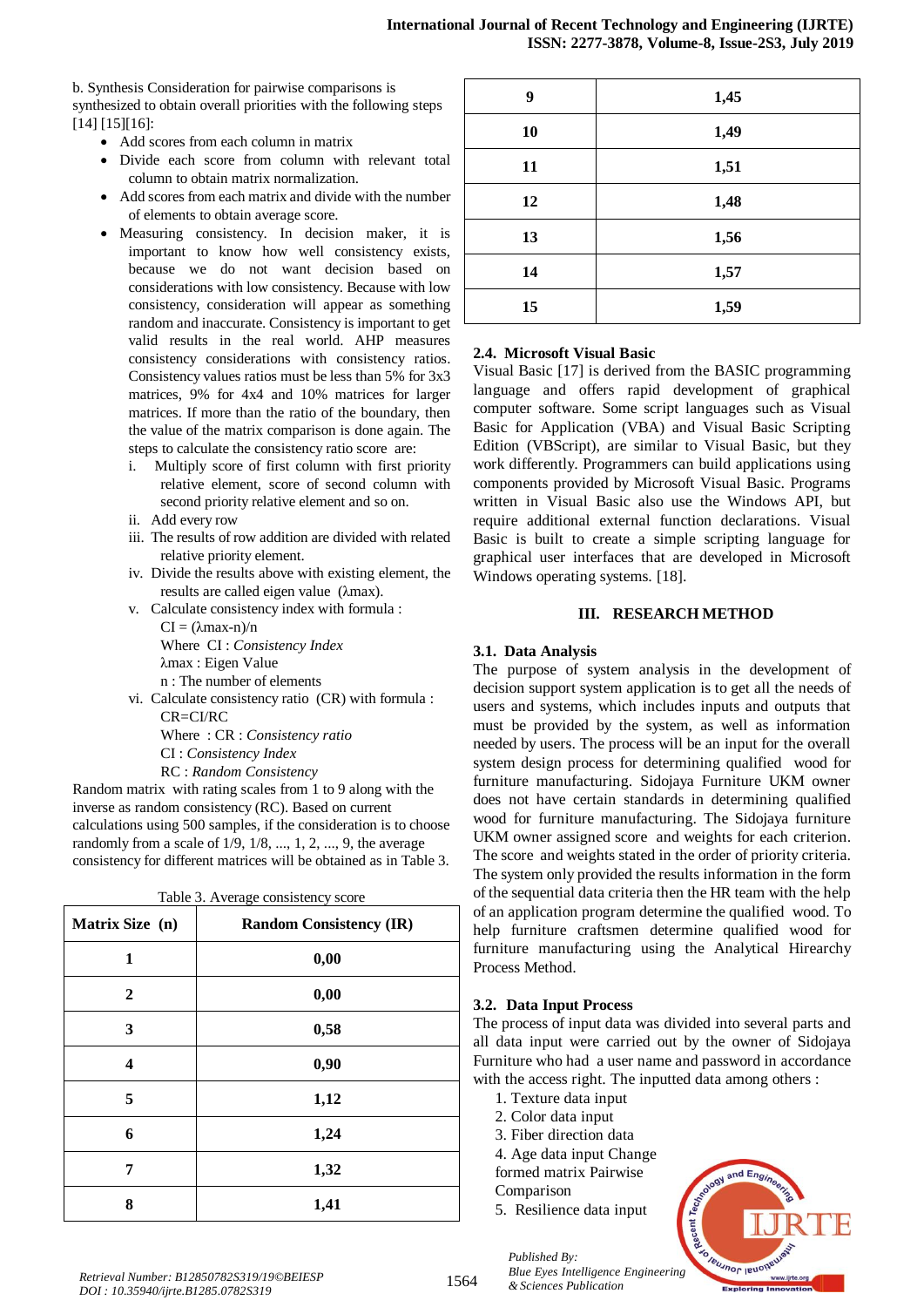6. Growing place data input

## **3.3. AHP Calculation**

Assign problem, criteria and sub criteria **a. Criteria :**

- C1 : Texture
- C2 : colour
- C3 : fiber direction
- C4 : age
- C5 : resilience
- C6 : growing place

## b. **Sub Criteria :**

| Table 4. Sub Criteria |              |                |  |  |  |  |
|-----------------------|--------------|----------------|--|--|--|--|
| Sub Criteria          |              | Score          |  |  |  |  |
|                       | Tenuous pore | 1              |  |  |  |  |
| Texture               | Medium pore  | 2              |  |  |  |  |
|                       | Solid pore   | 3              |  |  |  |  |
|                       | Light        | 1              |  |  |  |  |
| Colour                | Medium       | 2              |  |  |  |  |
|                       | Dark         | 3              |  |  |  |  |
|                       | Circular     | 1              |  |  |  |  |
| Fiber direction       | Cohesive     | $\overline{c}$ |  |  |  |  |
|                       | Straight     | 3              |  |  |  |  |
|                       | Young        | $\mathbf{1}$   |  |  |  |  |
| Age                   | Medium       | $\overline{c}$ |  |  |  |  |
|                       | Old          | 3              |  |  |  |  |
|                       | Hot          | 1              |  |  |  |  |
| Resilience            | Water        | $\overline{c}$ |  |  |  |  |
|                       | Termite      | 3              |  |  |  |  |
|                       | Humid        | 1              |  |  |  |  |
| <b>Growing Place</b>  | Fertile      | 2              |  |  |  |  |
|                       | Pebble       | 3              |  |  |  |  |

| Table 5. Pairwise Comparison matrix |                |                |                |                             |                |                |  |  |
|-------------------------------------|----------------|----------------|----------------|-----------------------------|----------------|----------------|--|--|
| C                                   | C <sub>1</sub> | C <sub>2</sub> | C <sub>3</sub> | C <sub>4</sub>              | C <sub>5</sub> | C <sub>6</sub> |  |  |
| C <sub>1</sub>                      |                | 3              | 5              | $\mathcal{D}_{\mathcal{L}}$ |                | 2              |  |  |
| C <sub>2</sub>                      | 1/3            |                | 1/3            | 1/5                         | 1/5            | $\frac{1}{2}$  |  |  |
| C <sub>3</sub>                      | 1/5            | 3              |                | 1/5                         | 1/5            | 1/5            |  |  |
| C <sub>4</sub>                      | $\frac{1}{2}$  | 5              | 5              |                             | 1/3            | 1/3            |  |  |
| C <sub>5</sub>                      | $\frac{1}{4}$  |                |                | 3                           |                | 1/3            |  |  |
| Cб                                  | $\frac{1}{2}$  | 2              |                | $\mathbf 3$                 | 2              |                |  |  |

## Table 6. In decimal form

| $\mathcal{C}$  | C <sub>1</sub> | C <sub>2</sub> | C <sub>3</sub> | C <sub>4</sub> | C <sub>5</sub>            | C <sub>6</sub> |
|----------------|----------------|----------------|----------------|----------------|---------------------------|----------------|
| C <sub>1</sub> | 1,000          | 3,000          | 5,000          | 2,00           | 4,00<br>$\mathbf{0}$      | 2,00           |
| C <sub>2</sub> | 0,333          | 1,000          | 0,333          | 0,20<br>0      | 0,20<br>$\mathbf{\Omega}$ | 0,50<br>0      |
| C <sub>3</sub> | 0,200          | 3,000          | 1,000          | 0,20           | 0,20                      | 0,20           |
| C <sub>4</sub> | 0,500          | 5,000          | 5,000          | 1,00<br>0      | 0,33<br>3                 | 0,33<br>3      |
| C <sub>5</sub> | 0,250          | 5,000          | 5,000          | 3,00<br>0      | 1,00<br>$\theta$          | 0,33<br>3      |
| C <sub>6</sub> | 0,500          | 2,000          | 7,000          | 3,00           | 3,00                      | 1,00           |

| <b>Number</b><br>of<br><b>Column</b> | 2,783 | 19,00 | 23,33 | 9,20 | 8,73 | 4,36 |
|--------------------------------------|-------|-------|-------|------|------|------|

Table 7. Divide elements in each column with the number of related columns

| TURRUM UURRIIID |       |      |                |                |                |                |  |
|-----------------|-------|------|----------------|----------------|----------------|----------------|--|
| C               | CI    | C2   | C <sub>3</sub> | C <sub>4</sub> | C <sub>5</sub> | C <sub>6</sub> |  |
| C <sub>1</sub>  | 0,369 | 0,15 | 0,21           | 0,12           | 0,45           | 0,458          |  |
|                 |       | 8    | 5              | 8              | 8              |                |  |
| C <sub>2</sub>  | 0,120 | 0,05 | 0,01           | 0,02           | 0,02           | 0,115          |  |
|                 |       | 3    | 4              | 2              | 3              |                |  |
| C <sub>3</sub>  | 0,072 | 0,15 | 0,04           | 0,02           | 0,02           | 0,046          |  |
|                 |       | 8    | 2              | 2              | 3              |                |  |
| C <sub>4</sub>  | 0,180 | 0,26 | 0,21           | 0,10           | 0,03           | 0,077          |  |
|                 |       | 4    | 5              | 9              | 9              |                |  |
| C <sub>5</sub>  | 0,090 | 0,26 | 0,21           | 0,32           | 0,11           | 0,077          |  |
|                 |       | 4    | 5              | 6              | 5              |                |  |
| C <sub>6</sub>  | 0,180 | 0,10 | 0,30           | 0,32           | 0,34           | 0,230          |  |
|                 |       | 6    |                | 6              |                |                |  |

Calculate normalized *Eigen Vector* by : adding every row then divided with the number of criteria

|                | C1    | C2    | C3    | lC4   | C5    | C <sub>6</sub> | Jumlah Baris | Eigen<br>vector<br>normalisasi |
|----------------|-------|-------|-------|-------|-------|----------------|--------------|--------------------------------|
| C1             | 0.369 | 0.158 | 0.215 | 0.128 | 0.458 | 0.458          | 1,777        | 0.297                          |
| C <sub>2</sub> | 0.120 | 0.053 | 0.014 | 0.022 | 0.023 | 0.115          | 0.470        | 0.794                          |
| C3             | 0.072 | 0.158 | 0.042 | 0.022 | 0.023 | 0.046          | 0.364        | 0.061                          |
| C <sub>4</sub> | 0.180 | 0.264 | 0.215 | 0.109 | 0.039 | 0.077          | 0.884        | 0.148                          |
| C5             | 0.090 | 0.264 | 0.215 | 0.326 | 0.115 | 0.077          | 1.088        | 0.182                          |
| C6ccc6         | 0.180 | 0.106 | 0.300 | 0.326 | 0.344 | 0.230          | 1.486        | 0.248                          |

#### Table 8. Calculate paired comparison between subcriteria element of texture

| Textur    | <b>PP</b> | PS   | <b>PR</b> | The   | Normalized   |
|-----------|-----------|------|-----------|-------|--------------|
| e         |           |      |           | numbe | eigen vector |
|           |           |      |           | r of  |              |
|           |           |      |           | rows  |              |
| PP        | 0,63      | 0,66 | 0,57      | 1,870 | 0,623        |
|           | 2         |      |           |       |              |
| <b>PS</b> | 0,28      | 0,22 | 0,21      | 0,718 | 0,239        |
|           | 6         | 2    |           |       |              |
| <b>PR</b> | 0,15      | 0,11 | 0,41      | 0,412 | 0,137        |
|           | 8         |      | 2         |       |              |

# Table 9. Calculate paired comparison between subcriteria element of colour

| Colour    | GL   | SD   | TR   | The   | Normalized   |  |  |  |  |
|-----------|------|------|------|-------|--------------|--|--|--|--|
|           |      |      |      | numbe | eigen vector |  |  |  |  |
|           |      |      |      | r of  |              |  |  |  |  |
|           |      |      |      | rows  |              |  |  |  |  |
| GL        | 0,63 | 0,66 | 0,57 | 1,870 | 0,623        |  |  |  |  |
|           |      |      |      |       |              |  |  |  |  |
| <b>SD</b> | 0,28 | 0,22 | 0,21 | 0,718 | 0,239        |  |  |  |  |
|           | 6    |      |      |       |              |  |  |  |  |



*Retrieval Number: B12850782S319/19©BEIESP DOI : 10.35940/ijrte.B1285.0782S319*

*Published By:*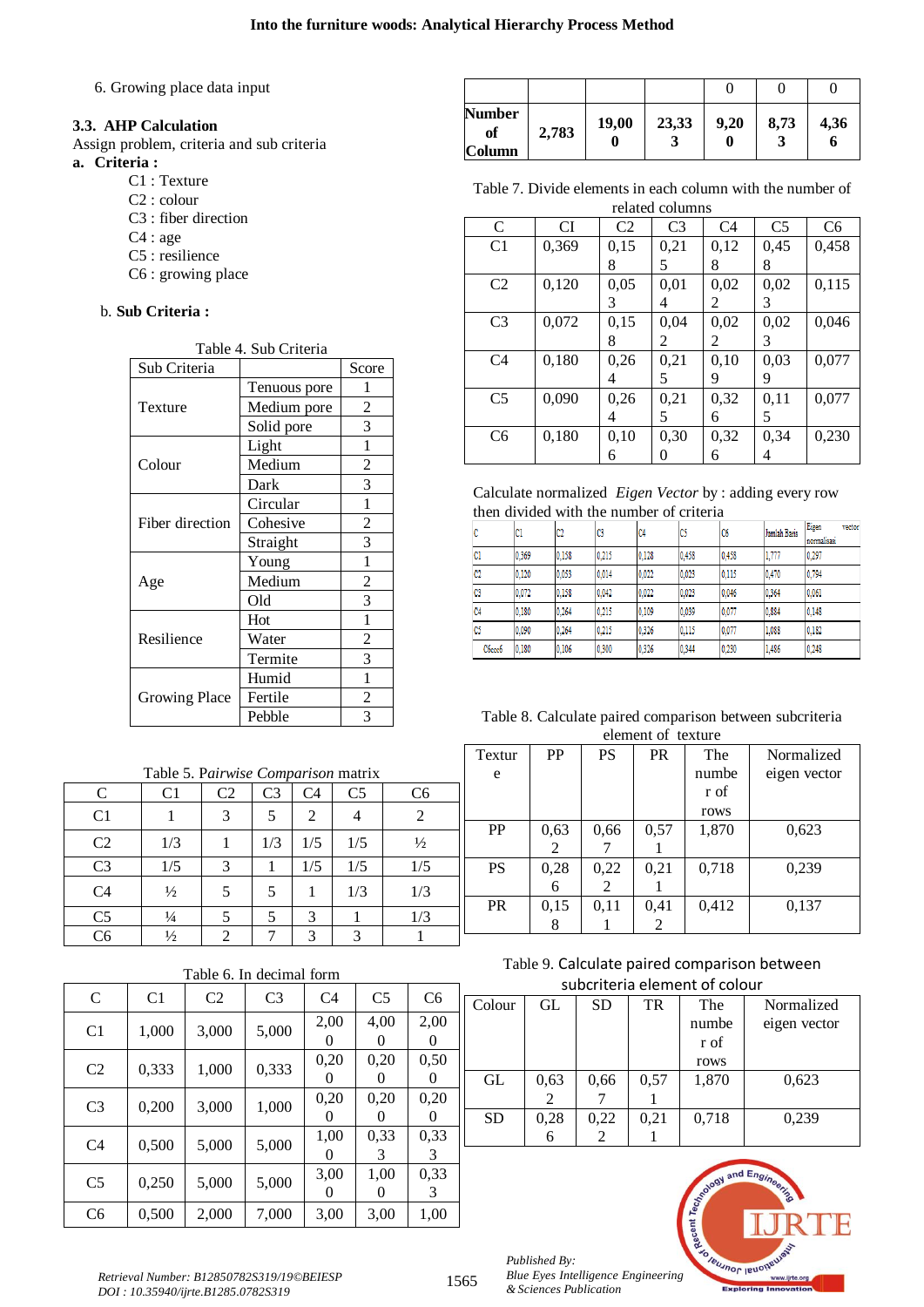| TR                  | 0.15    | 0.11   | 0.41               |     | 0.412      | 0,137            |         | LB                                                                                                                                                                                   | 0.15 | 0.11 | 0.41 | 0,412                                      | 0,137                                                |
|---------------------|---------|--------|--------------------|-----|------------|------------------|---------|--------------------------------------------------------------------------------------------------------------------------------------------------------------------------------------|------|------|------|--------------------------------------------|------------------------------------------------------|
|                     | 8       |        |                    |     |            |                  |         |                                                                                                                                                                                      | 8    |      |      |                                            |                                                      |
| Wood<br>name        | Texture | Colour | Fiber<br>direction | age | resilience | Growing<br>place | Results | After receiving the input score of a paired comparison, the<br>system will calculate the AHP criteria and sub criteria to<br>get priority weight score in each criteria. The example |      |      |      |                                            |                                                      |
| <b>Teak</b>         |         |        | $\mathcal{L}$      | 3   |            | 3                | 1,389   |                                                                                                                                                                                      |      |      |      |                                            |                                                      |
| dadap               |         |        |                    | 2   |            |                  | 0,645   |                                                                                                                                                                                      |      |      |      | output generated is shown in table2 below: |                                                      |
| Cempaka<br>(shorea) |         |        |                    | 3   |            | 3                | 0,463   |                                                                                                                                                                                      |      |      |      |                                            | Table 14. The score of sub criteria element priority |

## Table 10. Calculate paired comparison between subcriteria element of fiber direction

| Fiber     | LR   | <b>BP</b> | ML             | The   | Normalized   |
|-----------|------|-----------|----------------|-------|--------------|
| directio  |      |           |                | numbe | eigen vector |
| n         |      |           |                | r of  |              |
|           |      |           |                | rows  |              |
| LR        | 0,63 | 0,66      | 0,57           | 1,870 | 0,623        |
|           | 2    |           |                |       |              |
| <b>BP</b> | 0,28 | 0,22      | 0,21           | 0,718 | 0,239        |
|           | 6    | 2         |                |       |              |
| ML        | 0,15 | 0,11      | 0,41           | 0,412 | 0,137        |
|           |      |           | $\overline{2}$ |       |              |

## Table 11. Calculate paired comparison between subcriteria element of age

| Age | TU   | <b>SD</b> | MD   | The   | Normalized   |  |  |  |  |
|-----|------|-----------|------|-------|--------------|--|--|--|--|
|     |      |           |      | numbe | eigen vector |  |  |  |  |
|     |      |           |      | r of  |              |  |  |  |  |
|     |      |           |      | rows  |              |  |  |  |  |
| TU  | 0,63 | 0,66      | 0,57 | 1,870 | 0,623        |  |  |  |  |
|     | 2    |           |      |       |              |  |  |  |  |
| SD  | 0,28 | 0,22      | 0,21 | 0,718 | 0,239        |  |  |  |  |
|     | 6    | 2         |      |       |              |  |  |  |  |
| MD  | 0,15 | 0,11      | 0,41 | 0,412 | 0,137        |  |  |  |  |
|     | 8    |           | 2    |       |              |  |  |  |  |

Table 12. Calculate paired comparison between subcriteria element of resilience

| Resilience | <b>RY</b> | AI   | PN   | The   | Normalized   |
|------------|-----------|------|------|-------|--------------|
|            |           |      |      | numbe | eigen vector |
|            |           |      |      | r of  |              |
|            |           |      |      | rows  |              |
| RY         | 0,63      | 0,66 | 0,57 | 1,870 | 0,623        |
|            | 2         |      |      |       |              |
| AI         | 0,28      | 0,22 | 0,21 | 0,718 | 0,239        |
|            | 6         | 2    |      |       |              |
| <b>PN</b>  | 0,15      | 0,11 | 0,41 | 0,412 | 0,137        |
|            | 8         |      | 2    |       |              |

| Table 13. Calculate paired comparison between |
|-----------------------------------------------|
| subcriteria element of growing place          |

| <b>SUBDITIONAL CICINCITY OF STOWING PIACE</b> |           |           |      |       |              |  |  |  |
|-----------------------------------------------|-----------|-----------|------|-------|--------------|--|--|--|
| Growin                                        | <b>KR</b> | <b>SB</b> | LB   | The   | Normalized   |  |  |  |
| g place                                       |           |           |      | numbe | eigen vector |  |  |  |
|                                               |           |           |      | r of  |              |  |  |  |
|                                               |           |           |      | rows  |              |  |  |  |
| <b>KR</b>                                     | 0,63      | 0,66      | 0,57 | 1,870 | 0,623        |  |  |  |
|                                               | 2         |           |      |       |              |  |  |  |
| <b>SB</b>                                     | 0,28      | 0,22      | 0,21 | 0,718 | 0.239        |  |  |  |
|                                               | 6         |           |      |       |              |  |  |  |

## Table 14. The score of sub criteria element priority assesment

From the above assessment, it can be obtained that the decision on quality wood that can be used to make furniture is teak wood with a weight score of 1,389.

# **3.4. Program Implementation**

The application of a decision support system to determine quality wood for furniture manufacturing in Sidojaya Furniture using Microsoft Visual Basic applications had several forms, among others :



Figure 1. Main menu form



Figure 2. Program application

# **IV. CONCLUSION**

Based on the results of research from the design and construction of decision support system applications in determining qualified wood for furniture production using AHP method (Analytical Hirearchy Process) then conclusions can be drawn are as follows:

1. Application of decision support system for determining qualified wood for furniture



*Published By: Blue Eyes Intelligence Engineering & Sciences Publication* 

1566